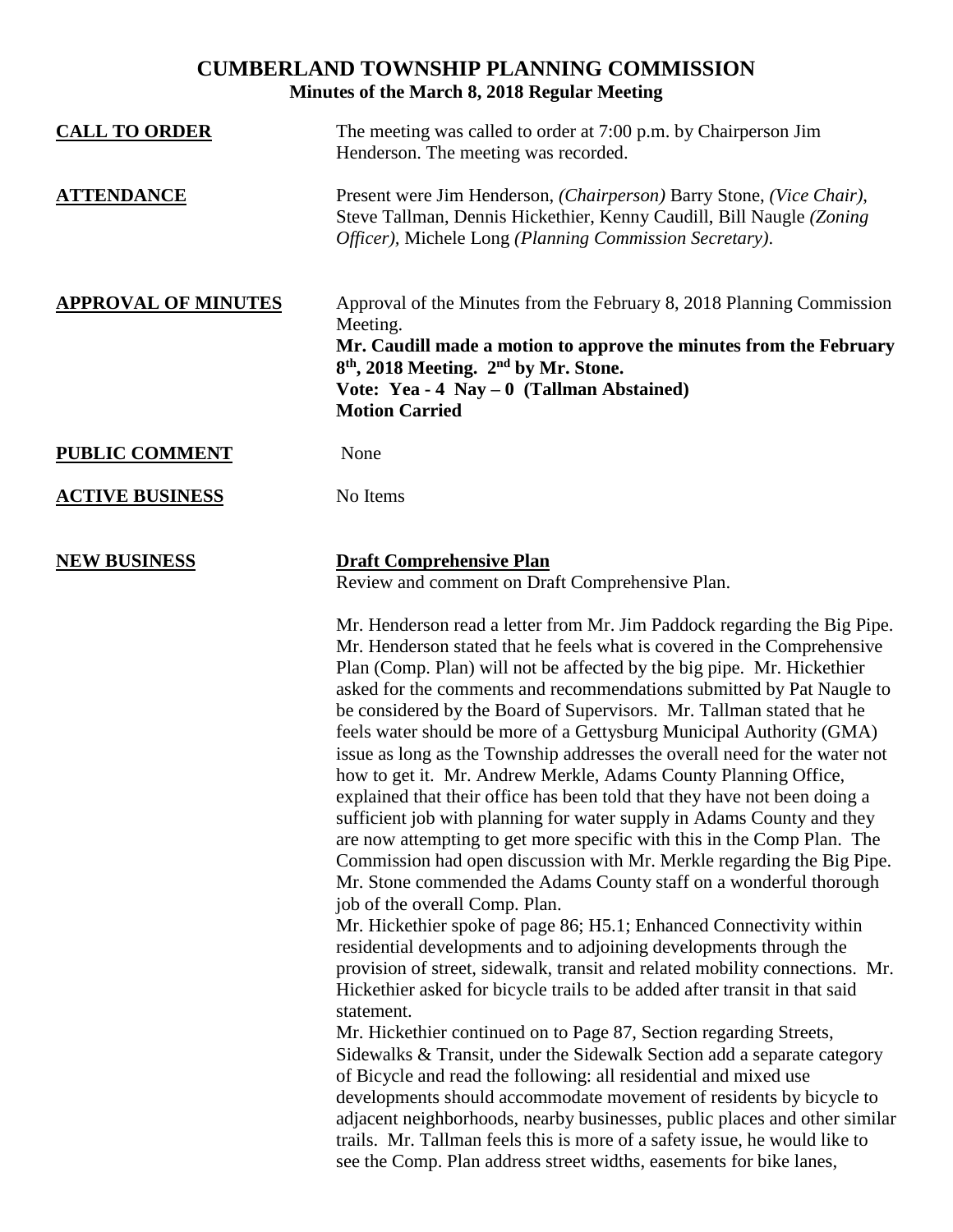working with the National Park Service to have more parking for monuments, and safety improvements. Mr. Caudill is concerned regarding increased costs to the Township with the changes that are mentioned in the Comp. Plan concerning narrowing roads, safety with bike lanes, stormwater issues with making more blacktop for bike lanes and larger roads. Mr. Stone feels the Comp. Plan is asking for narrower streets, less impervious, and less stormwater. Mr. Stone suggested pervious pavement

Mr. Merkle and the Commission discussed the proposed bypass through Gettysburg and how it will be difficult to create as time passes due to cost and logistics. Mr. Tallman feels we should be planning for this now not waiting 20 years from now due to increased cost and future development using up the lands now available for the bypass.

or pavers for bike lanes and sidewalks.

Mr. Caudill spoke of page 87, H5-3 regarding front loading being removed. Mr. Caudill questioned why we don't want to see front loading on houses. Mr. Caudill doesn't feel alleyways are attractive in developments. Mr. Merkle and Mr. Caudill discussed an official map for each Township where Townships can designate property to use for municipal uses as stated on page 5. Could these lands be used for the bypass in the future. Mr. Stone made note that the bypass is mostly located in Straban, Franklin and Butler Townships. Mr. Merkle stated that putting the bypass through the northern part of Cumberland Township is an incredibly difficult task, physically, emotionally and financially. Mr. Tallman spoke of page 87 at the bottom, street design, asking to add another bullet to include connector roads or feeder roads for the safety of walkers and bikers.

Mr. Caudill spoke of Page 13, the second paragraph, which compares with previous planning processes, he feels that paragraph needs to be kept in mind when speaking of the interchange at Taneytown Road and Route 15. Mr. Caudill compared this intersection to the same one at Route 394 and Route 15 which is zoned commercial but the Taneytown Road/Route 15 area is to be zoned neighborhood mixed use. Mr. Caudill added that this is a commercial area with very high vehicular traffic. Mr. Caudill feels the Township is being short changed by taking the area backwards to neighborhood mixed use which is more of a residential use when there are already four businesses in this intersection. For tax base this will be worth a whole lot more as commercial instead of residential. Mr. Caudill stated that Cumberland Township has a police force to maintain and we are receiving no commercial zones to create any money to be able to maintain that Police Department. Mr. Merkle asked the Commission to be very specific if they would like map changes to be done, making sure they specify what parcels they want changed and how they want them to be zoned.

Mr. Caudill added that on Page 42 it states that the land use map is on Page 61 and it is on Page 59.

Mr. Merkle explained to the Commission that they will ultimately need to have a special public meeting as per the Pennsylvania Municipalities Planning Code. Mr. Merkle continued to state that however they would like to review the Comp. Plan to get to that special public meeting is entirely up to the Commission.

Mr. Caudill questioned Page 43, Sections AE2.2 and AE2.3, regarding residential densities in an agriculture enterprise area, it states 1 dwelling